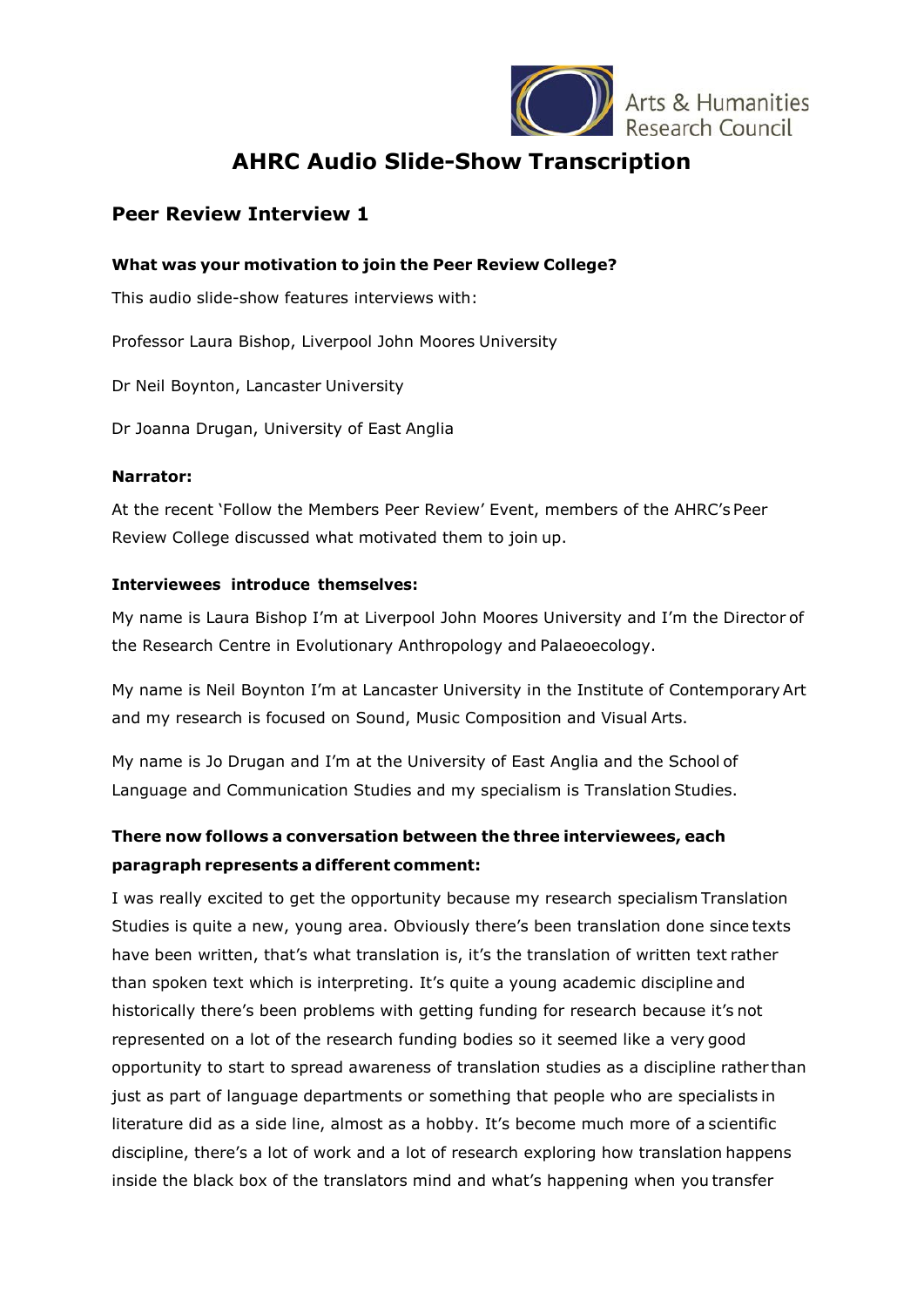ideas from one language to another and it seems like a really important time to have representation on bodies like the Peer Review College where we can give expert opinion on the proposals coming through from a very innovative and vibrant discipline and which perhaps has been underfunded in the last few years as it's grown. I think it's a two-way street really, I benefit personally from finding out a lot more about how the peer review process works, how grant applications are processed and I hope that will feed into my own proposals in the future, but also I think it works in the other direction to institution's benefit, whether it's the AHRC or the research organisation or the university where you work because you know that knowledge goes in both directions. So that's my main motivations.

My trigger came initially from the faculty office, the core faculty were interested in trying to increase its representation on the College. I thought this would be a good opportunity to learn more about grant writing and the application process and indeed that's what's happened over the course of review applications and being on several panels. You get to see a wide range of applications across, particularly through thepanel work across many discipline areas. You can also start then to observe the different cultural practices across different areas.

Other people's research then feeds back into your own, it gives you ideas about how to approach it.

Yes I think that perhaps more than individual things it's more a recognition of the application process overall you get a sense of this is what a good grant is and so it would be hard to tie it down and say specific things, you know, it's that you start after a while to get a sort of more holistic grasp of the whole thing at that kind of more fundamental level.

We had an e-mail sent around by our Director of Research saying that the AHRC was looking for panel members and particularly in my field the Archaeology of Early Human Origins and I thought this is a great opportunity both to engage with the research agenda on a higher level and also find out what's going on within AHRC so it was the personal benefit , but also because our institution doesn't have a history of acting with research councils and particularly with AHRC, there is a bit of a drive there to feed both ways, really to see what's going on here and also to be able to help researchers at our institution improve their access to what the AHRC offers so it went both ways.

But when did you as an individual want do that because that happened to me too, but when did you think why should I give up my time to help everyone else or are you just a very nice kind person?